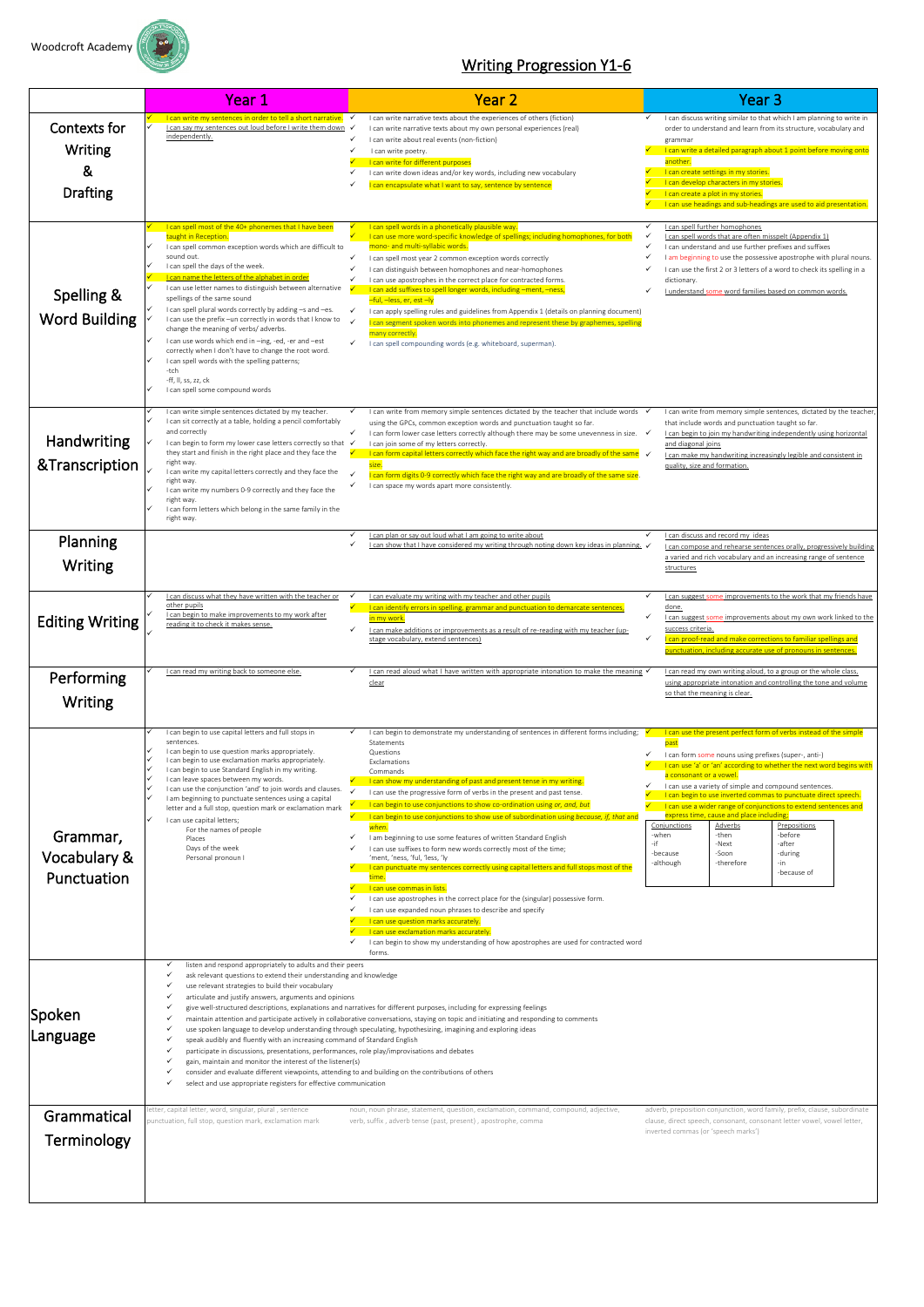## Writing Progression Y1-6

| Year 4                                                                                                                                                                                                                                                                                                                                                                                                                                                                                                                                                                                                                                                                                                                                                                                                                                                                                                                                                                                                                                                          | Year 5                                                                                                                                                                                                                                                                                                                                                                                                                                                                                                                                                                                                                                                                                                                                                                                                                                                                                                                                                                                                                                                                                                                                                                                                                                                                                          | Year 6                                                                                                                                                                                                                                                                                                                                                                                                                                                                                                                                                                                                                                                                                                                                                                                                                                                                                                                                                                                                                                                                                                                                                                                                                                                                                                                                         |                                                                                                                                                                                                                                                                     |
|-----------------------------------------------------------------------------------------------------------------------------------------------------------------------------------------------------------------------------------------------------------------------------------------------------------------------------------------------------------------------------------------------------------------------------------------------------------------------------------------------------------------------------------------------------------------------------------------------------------------------------------------------------------------------------------------------------------------------------------------------------------------------------------------------------------------------------------------------------------------------------------------------------------------------------------------------------------------------------------------------------------------------------------------------------------------|-------------------------------------------------------------------------------------------------------------------------------------------------------------------------------------------------------------------------------------------------------------------------------------------------------------------------------------------------------------------------------------------------------------------------------------------------------------------------------------------------------------------------------------------------------------------------------------------------------------------------------------------------------------------------------------------------------------------------------------------------------------------------------------------------------------------------------------------------------------------------------------------------------------------------------------------------------------------------------------------------------------------------------------------------------------------------------------------------------------------------------------------------------------------------------------------------------------------------------------------------------------------------------------------------|------------------------------------------------------------------------------------------------------------------------------------------------------------------------------------------------------------------------------------------------------------------------------------------------------------------------------------------------------------------------------------------------------------------------------------------------------------------------------------------------------------------------------------------------------------------------------------------------------------------------------------------------------------------------------------------------------------------------------------------------------------------------------------------------------------------------------------------------------------------------------------------------------------------------------------------------------------------------------------------------------------------------------------------------------------------------------------------------------------------------------------------------------------------------------------------------------------------------------------------------------------------------------------------------------------------------------------------------|---------------------------------------------------------------------------------------------------------------------------------------------------------------------------------------------------------------------------------------------------------------------|
| I can discuss writing similar to that which I am planning to write $\checkmark$<br>in order to understand and learn from its structure, vocabulary<br>and grammar<br>I can write a detailed paragraph about 1 point before moving<br>onto another.<br>I can create settings in my stories.<br>I can develop characters in my stories.<br>I can create a plot in my stories.<br>I can use headings and sub-headings are used to aid<br>✓<br>presentation.<br>✓<br>✓                                                                                                                                                                                                                                                                                                                                                                                                                                                                                                                                                                                              | I can identify audiences for, and purpose of, writing, selecting most<br>appropriate form of writing for set task.<br>$\checkmark$<br>I am beginning to demonstrate understanding of how authors have<br>developed characters and setting in what I have read, listened to and seen<br>performed.<br>I can describe settings, characters and atmosphere effectively through<br>dialogue and narration, although this may not be balanced.<br>I can describe settings, characters and atmosphere and integrate dialogue<br>to convey character and advance the action in narratives.<br>I can make increasing imaginative and deliberate word choices to create a<br>specific effect.<br>I can use some paragraphs to deliberately shape, present, withhold expand, √<br>emphasise or develop material to achieve the intended effect.<br>I can begin to make my writing flow more, with a range of devices being<br>used to link some paragraphs and sections of writing.<br>I can use organisational and presentational devices to structure text and to $\checkmark$<br>guide the reader<br>I can write cohesively through the deliberate manipulation of an increasing √<br>✓<br>range of devices used for effect.<br>I can write consistently in the correct tense. (including verb tenses) | I can identify audiences for, and purpose of, writing, selecting most<br>appropriate form of writing for set task.<br>$\checkmark$<br>I can demonstrate understanding of how authors have developed characters<br>and setting in what I have read, listened to and seen performed.<br>I can describe settings, characters and atmosphere effectively through<br>dialogue and narration, although this may not be balanced.<br>I can describe settings, characters and atmosphere and integrate dialogue to<br>convey character and advance the action in narratives.<br>✓<br>I can make imaginative and deliberate word choices to create a specific effect.<br>I can use paragraphs to deliberately shape, present, withhold expand,<br>emphasise or develop material to achieve the intended effect.<br>I can begin to make my writing flow more, with a range of devices being used<br>to link paragraphs and sections of writing.<br>I can use organisational and presentational devices to structure text and to<br>guide the reader<br>I can write cohesively through the deliberate manipulation of a range of<br>devices used for effect.<br>I can write consistently in the correct tense. (including verb tenses)<br>$\checkmark$<br>I understand the difference between vocabulary typical of informal speech<br>and formal speech. | <b>Contexts for</b><br>Writing &<br><b>Drafting</b><br>(You need to cover all of these by<br>the end of the year, several times)                                                                                                                                    |
| I can spell further homophones<br>✓<br>I can spell words that are often misspelt (Appendix 1)<br>I can understand and use further prefixes and suffixes (details<br>on planning sheet)<br>I can use the possessive apostrophe with plural nouns.<br>I can use the first 2 or 3 letters of a word to check its spelling in<br>a dictionary.<br>✓<br>$\checkmark$                                                                                                                                                                                                                                                                                                                                                                                                                                                                                                                                                                                                                                                                                                 | I can spell some words with silent letters<br>I can distinguish between some homophones and other words which are<br>often confused.<br>$\checkmark$<br>I can show some evidence of the use of morphology and etymology in<br>spelling new, unfamiliar or words that need to be specifically learnt.<br>I can use suffixes to convert nouns or adjectives into verbs<br>I can add suffixes beginning with vowel letters to some words ending in '-<br>fer'<br>I can use dictionaries to check spelling and meaning of some words using<br>the first 3 or 4 letters of the word.<br>I can use prefixes to convert nouns to verbs (e.g. dis, de, mis, over, re)                                                                                                                                                                                                                                                                                                                                                                                                                                                                                                                                                                                                                                   | $\checkmark$<br>I can spell words with silent letters<br>$\checkmark$<br>I can distinguish between homophones and other words which are often<br>confused.<br>$\checkmark$<br>I can show evidence of the use of morphology and etymology in spelling new<br>unfamiliar or words that need to be specifically learnt.<br>I can use suffixes to convert nouns or adjectives into verbs<br>I can add suffixes beginning with vowel letters to words ending in '-fer'<br>$\checkmark$<br>I can use dictionaries to check spelling and meaning of words using the first 3<br>or 4 letters of the word.                                                                                                                                                                                                                                                                                                                                                                                                                                                                                                                                                                                                                                                                                                                                              | Spelling & Word<br><b>Building</b>                                                                                                                                                                                                                                  |
| I can write from memory simple sentences, dictated by the $\checkmark$<br>teacher, that include words and punctuation taught so far.<br>✓<br>I can begin to join my handwriting independently using<br>horizontal and diagonal joins<br>I can make my handwriting increasingly legible and consistent<br>in quality, size and formation.                                                                                                                                                                                                                                                                                                                                                                                                                                                                                                                                                                                                                                                                                                                        | I can select a handwriting style appropriate to the task.<br>choosing the writing implement that is best suited for a task                                                                                                                                                                                                                                                                                                                                                                                                                                                                                                                                                                                                                                                                                                                                                                                                                                                                                                                                                                                                                                                                                                                                                                      | I can select a handwriting style appropriate to the task.<br>$\checkmark$<br>✓<br>choosing the writing implement that is best suited for a task                                                                                                                                                                                                                                                                                                                                                                                                                                                                                                                                                                                                                                                                                                                                                                                                                                                                                                                                                                                                                                                                                                                                                                                                | Handwriting &<br>Transcription<br>(These become the expectation<br>every time a child writes, after<br>initial teaching of the skill)                                                                                                                               |
| I can discuss and record my ideas<br>I can compose and rehearse sentences orally, progressively<br>building a varied and rich vocabulary and an increasing range of<br>sentence structures<br>I can suggest improvements to the work that my friends have<br>done.<br>I can suggest improvements about my own work linked to the $\checkmark$<br>success criteria<br>I can proof-read and make corrections to familiar spellings and V<br>punctuation, including accurate use of pronouns in sentences.<br>✓                                                                                                                                                                                                                                                                                                                                                                                                                                                                                                                                                    | I am beginning to use note taking with increasing effect.<br>I can suggest some improvements about my own work linked to the success √<br>criteria. I can suggest improvements to the work that my friends have done.<br>I am beginning to use grammatical agreement which is increasingly accurate $\checkmark$<br>(formal written not dialect/speech driven).<br>I can identify and correct spelling and punctuation errors and up-stage using $\checkmark$<br>prompts.<br>I can use a thesaurus to increase some of my vocabulary.<br>I can make increasingly precise word choices which are effective.                                                                                                                                                                                                                                                                                                                                                                                                                                                                                                                                                                                                                                                                                      | I can use note taking effectively.<br>I can suggest improvements about my own work linked to the success criteria.<br>I can suggest improvements to the work that my friends have done.<br>I can use grammatical agreement which is increasingly accurate (formal<br>written not dialect/speech driven).<br>I can identify and correct spelling and punctuation errors and up-stage using<br>prompts.<br>$\checkmark$<br>I can use a thesaurus to increase my vocabulary.<br>I can make precise word choices which are effective.<br>✓                                                                                                                                                                                                                                                                                                                                                                                                                                                                                                                                                                                                                                                                                                                                                                                                         | <b>Planning Writing</b><br>(These skills should be taught<br>explicitly through the range of<br>genres and any other topic work)<br><b>Editing Writing</b><br>(These skills should be taught<br>explicitly through the range of<br>genres and any other topic work) |
| I can read my own writing aloud, to a group or the whole class, √<br>using appropriate intonation and controlling the tone and<br>volume so that the meaning is clear.                                                                                                                                                                                                                                                                                                                                                                                                                                                                                                                                                                                                                                                                                                                                                                                                                                                                                          | I can perform my own compositions, using appropriate intonation, volume, $\checkmark$<br>and movement so that meaning is clear.                                                                                                                                                                                                                                                                                                                                                                                                                                                                                                                                                                                                                                                                                                                                                                                                                                                                                                                                                                                                                                                                                                                                                                 | I can perform my own compositions, using appropriate intonation, volume,<br>and movement so that meaning is clear.                                                                                                                                                                                                                                                                                                                                                                                                                                                                                                                                                                                                                                                                                                                                                                                                                                                                                                                                                                                                                                                                                                                                                                                                                             | Performing<br>Writing                                                                                                                                                                                                                                               |
| I can use the present perfect form of verbs instead of the<br>✓<br>simple past<br>I can use Standard English forms for verb inflections instead of<br>local spoken forms.<br>I can form nouns using prefixes (super-, anti-)<br>✓<br>I can use 'a' or 'an' according to whether the next word begins<br>with a consonant or a vowel.<br>I can use a variety of simple and compound sentences.<br>I can use a wider range of conjunctions to extend sentences<br>and express time, cause and place including;<br><b>Adverbs</b><br>Conjunctions<br>Prepositions<br>-then<br>-before<br>-when<br>-if<br>-Next<br>-after<br>✓<br>-Soon<br>-during<br>-because<br>✓<br>-therefore<br>-although<br>-in-<br>-because of<br>I can begin to use inverted commas to punctuate direct speech.<br>I can choose an appropriate pronoun or noun within and across $\checkmark$<br>sentences to aid cohesion and avoid repetition.<br>$\blacksquare$ can use noun phrases and prepositional phrases to add clarity.<br>I can use fronted adverbials and use a comma after it. | I can increasingly use precise vocabulary and make grammatical choices,<br>including the use of the subjunctive mood, to suit both formal and informal<br>situations.<br>$\checkmark$<br>I can sometimes use the passive verbs to affect the presentation of<br>information in a sentence<br>I am beginning to use the perfect form of verbs to mark relationships of<br>time and cause.<br>✓<br>I am beginning to use vocabulary and structures appropriately for formal<br>speech and writing including some subjunctive forms (informal and formal √<br>language).<br>✓<br>I am beginning to use clauses that are manipulated to emphasise the<br>relationships between complex ideas or to convey information succinctly.<br>I am beginning to use a range of figurative language effectively.<br>I can use some synonyms & antonyms<br>I can indicate degrees of possibility using adverbs or modal verbs<br>I can use further cohesive devices such as grammatical connections and<br>adverbials<br>I am beginning to use ellipsis<br>I can use commas and sometimes hyphens to clarify meaning or avoid<br>ambiguity.<br>I can use some semi-colons, dashes and commas to mark boundaries<br>between independent clauses.<br>I can sometimes use colons to introduce lists.              | I can consistently use precise vocabulary and make grammatical choices,<br>including the use of the subjunctive mood, to suit both formal and informal<br>situations.<br>$\checkmark$<br>I can use the passive verbs to affect the presentation of information in a<br>sentence<br>I can uses the perfect form of verbs to mark relationships of time and cause.<br>$\checkmark$<br>$\checkmark$<br>I can use vocabulary and structures appropriately for formal speech and<br>writing including subjunctive forms (informal and formal language).<br>I can use clauses that are manipulated to emphasise the relationships<br>between complex ideas or to convey information succinctly.<br>✓<br>I can use a range of figurative language effectively.<br>$\checkmark$<br>I can use synonyms & antonyms<br>I can indicate degrees of possibility using adverbs or modal verbs<br>I can use further cohesive devices such as grammatical connections and<br>adverbials<br>use of ellipsis<br>$\checkmark$<br>I can use commas and hyphens to clarify meaning or avoid ambiguity.<br>$\checkmark$<br>I can use semi-colons, dashes and commas to mark boundaries between<br>independent clauses.<br>I can use colons to introduce lists.<br>✓<br>✓<br>I can punctuate bullet points.                                                            | Grammar,<br>Vocabulary &<br>Punctuation                                                                                                                                                                                                                             |
| listen and respond appropriately to adults and their peers<br>ask relevant questions to extend their understanding and knowledge<br>use relevant strategies to build their vocabulary<br>articulate and justify answers, arguments and opinions<br>give well-structured descriptions, explanations and narratives for different purposes, including for expressing feelings<br>use spoken language to develop understanding through speculating, hypothesising, imagining and exploring ideas<br>speak audibly and fluently with an increasing command of Standard English<br>participate in discussions, presentations, performances, role play/improvisations and debates<br>gain, maintain and monitor the interest of the listener(s)<br>consider and evaluate different viewpoints, attending to and building on the contributions of others<br>select and use appropriate registers for effective communication<br>determiner, pronoun, possessive pronoun, adverbial                                                                                     | maintain attention and participate actively in collaborative conversations, staying on topic and initiating and responding to comments<br>modal verb, relative pronoun, relative clause, parenthesis, bracket, dash,                                                                                                                                                                                                                                                                                                                                                                                                                                                                                                                                                                                                                                                                                                                                                                                                                                                                                                                                                                                                                                                                            | subject, object, active, passive, synonym, antonym, ellipsis, hyphen, colon, semi-                                                                                                                                                                                                                                                                                                                                                                                                                                                                                                                                                                                                                                                                                                                                                                                                                                                                                                                                                                                                                                                                                                                                                                                                                                                             | Spoken<br>Language<br>(These will be covered<br>incidentally through most lessons<br>however, if something needs<br>more focus, please spend more<br>time embedding it)                                                                                             |
|                                                                                                                                                                                                                                                                                                                                                                                                                                                                                                                                                                                                                                                                                                                                                                                                                                                                                                                                                                                                                                                                 | cohesion, ambiguity                                                                                                                                                                                                                                                                                                                                                                                                                                                                                                                                                                                                                                                                                                                                                                                                                                                                                                                                                                                                                                                                                                                                                                                                                                                                             | colon, bullet points                                                                                                                                                                                                                                                                                                                                                                                                                                                                                                                                                                                                                                                                                                                                                                                                                                                                                                                                                                                                                                                                                                                                                                                                                                                                                                                           | Grammatical<br>Terminology<br>(Children should be using this<br>vocabulary when they talk about<br>their work)                                                                                                                                                      |